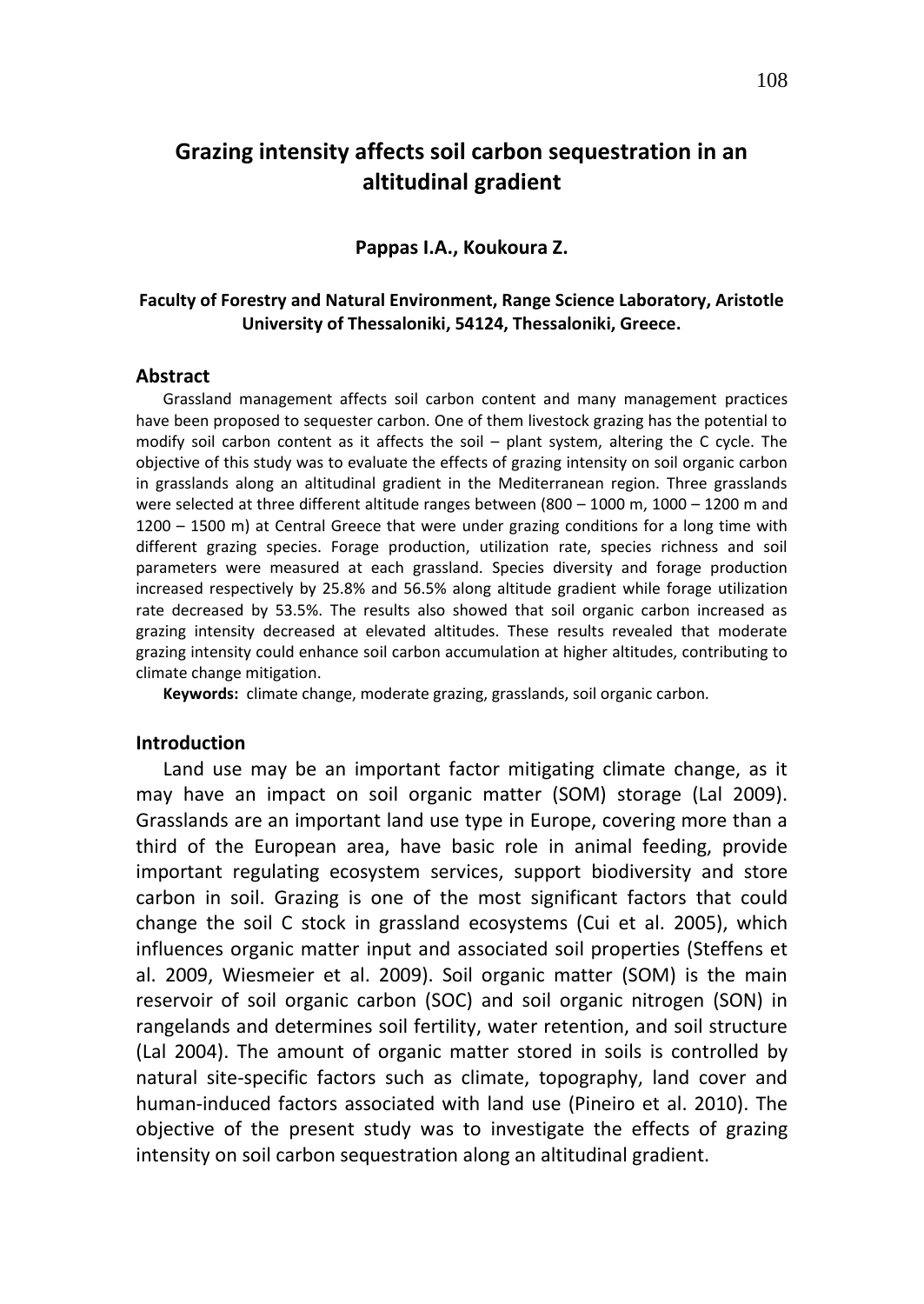## **Materials and Methods**

The research was conducted at Othrys Mountain in central Greece in 2005. Three grasslands were selected at altitude ranges between (800 – 1000 m, 1000 – 1200 m and 1200 – 1500 m), which were subjected to grazing for a long period. In each grassland three experimental areas 50x50m were randomly selected. Fenced experimental plots were established in each zone, in order to protect vegetation from grazing. Forage samples were measured in ten 1.5x1.5m plots while species richness and abundance in 0.5x0.5m. From these data Shannon- Weiner (H΄) was

calculated according to the formula: H'=- $\sum\limits_{i=1}^S P i$  · *i Pi Pi* 1  $ln Pi$ ,

where H΄= Shannon- Weiner index and

Pi is the proportion of the individuals

Soil samples were collected at 20cm depth, were the majority of herbaceous plant root occur and soil properties were determined using common soil analysis methods. In the laboratory, soil total nitrogen and soil organic matter concentration were measured by the  $K<sub>2</sub>Cr<sub>2</sub>O<sub>7</sub>$  method using the modified Kjeldahl wet digestion procedure of Miller and Keeney (1982). One-way ANOVA was used to compare means in three grasslands. Further differences were evaluated with the LSD posthoc test, at a level of significance of 0.05. The SPSS 15.0 statistical software was used (Kinnear and Gray 2008).

## **Results and Discussion**

Forage production in ungrazed plots was significantly (*P< 0.05*) higher at grasslands above 1200 m, but forage utilisation rate was lower compared to other grasslands, indicating moderate grazing conditions at higher altitudes (Table 1). Furthermore, species diversity index increased by 25.8% along altitude gradient. According to Derner and Schuman (2007), Gao et al. (2007) and Hafner et al. (2012) intermediate levels of grazing can be beneficial to the environment, enhancing nutrient cycling, promoting species diversity and increasing carbon sequestration. In contrast, the increased forage utilisation rate and low productivity in two grasslands at lower altitudes exhibit heavy grazing pressure which could affect soil carbon storage. Recent studies in grasslands ecosystems have been reported that high grazing intensity reduced soil organic carbon concentration compared to low intensity (Han et al. 2008, Klumpp et al.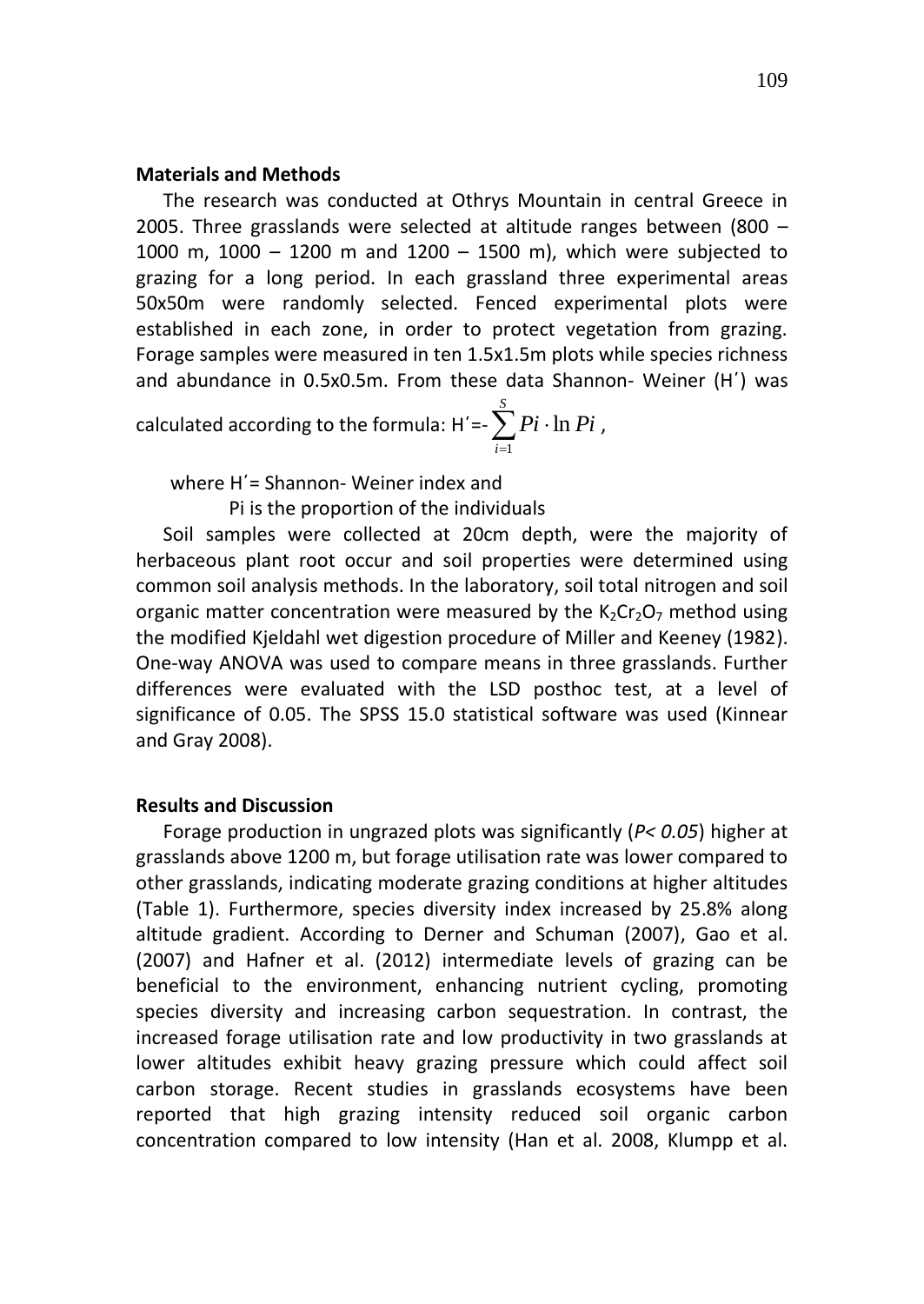2009, Martinsen et al. 2011, Sun et al. 2011). Heavy grazing also induces soil compaction which may decrease soil moisture and net primary production (NPP) (Savadogo et al. 2007).

| Tale and diversity muex in the selected grassianus. |            |                 |               |  |  |
|-----------------------------------------------------|------------|-----------------|---------------|--|--|
| Altitude                                            | 800-1000 m | $1000 - 1200$ m | 1200 - 1500 m |  |  |
| Ungrazed plots                                      | 48.5a      | 43.1a           | 112b          |  |  |
| Grazed plots                                        | 10.5a      | 11.8a           | 52.1b         |  |  |
| Forage utilisation<br>rate $(\%)$                   | 78.3a      | 73.2a           | 53.5b         |  |  |
| – Weiner<br>Shannon<br>(H′)                         | 2.44a      | 2.72a           | 3.07b         |  |  |

**Table 1.** Forage production (gr/m<sup>2</sup>) in grazed and ungrazed areas, utilization rate and diversity index in the selected grasslands.

Letters in the same row indicate differences at 0.05 significant level using LSD posthoc test

| Altitude           | 800-1000 m | $1000 - 1200$ m | 1200 - 1500 m     |
|--------------------|------------|-----------------|-------------------|
| Moisture (%)       | 17.1a      | 18.9a           | 23.5 <sub>b</sub> |
| Organic matter (%) | 31.0a      | 22.6a           | 46.1b             |
| Total nitrogen (%) | 2.7a       | 1.8a            | 5.4 <sub>b</sub>  |
| C: N               | 11.5a      | 12.6a           | 8.5 <sub>b</sub>  |
| Soil texture       | SCL        | SC              |                   |

**Table 2.** Mean soil attributes from three grasslands

Letters in the same line indicate differences at 0.05 significant level using LSD posthoc test (S: Sandy, SC: Sandy-Clay, SCL: Sandy –Clay-Loam)

An overview of selected soil chemical and physical data in three grasslands were presented in Table 2. Grasslands at 1200 – 1500 m altitude range had significant (*P<0.05*) higher soil moisture, nitrogen and organic matter content than grasslands at lower altitudes. The former had lower value of C:N index and sandy soil texture, indicating favourable conditions for organic matter microbial decomposition and nutrient cycling (Drewnik 2006). The latter had high SOM C:N ratios, which was frequently increased under heavy grazing conditions, suggesting potential N limitations for SOM formation under overgrazing (Pineiro et al. 2010).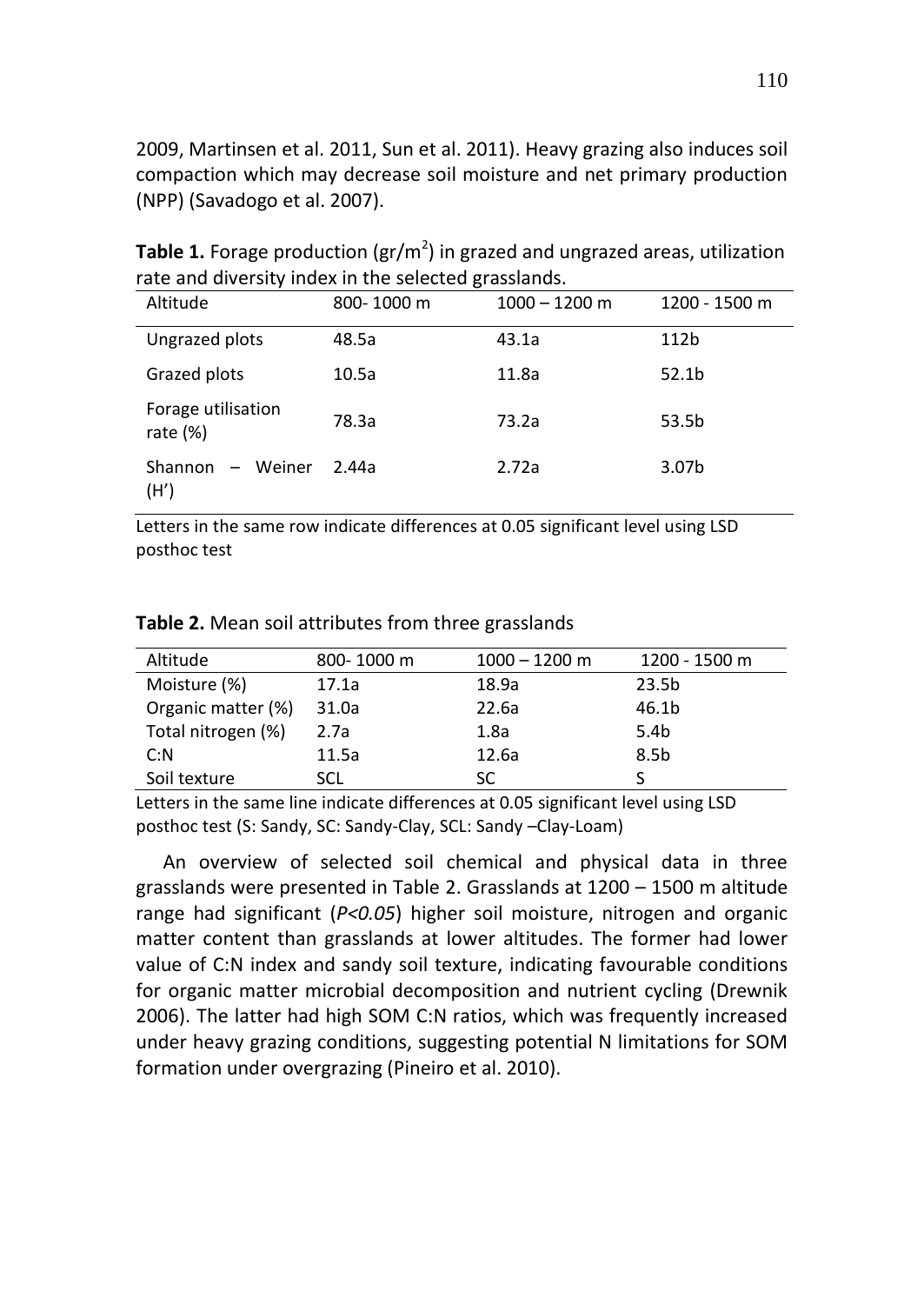#### **Conclusions**

Livestock grazing has significant effects on C storage in grasslands ecosystems and moderate grazing intensity could enhance soil carbon accumulation at higher altitudes.

#### **References**

**Cui X., Y. Wang, H. Niu, J.Wu, S. Wang, E. Schnug, J. Rogasik, J. Fleckenstein and Y. Tang, 2005.** Effect of long-term grazing on soil organic carbon content in semiarid steppes in Inner Mongolia. *Ecological Research,* 20:519–527.

**Derner J.D. and G.E. Schuman, 2007.** Carbon sequestration and rangelands: a synthesis of land management and precipitation effects. *Journal of Soil and Water Conservation,* 62:77-85.

**Drewnik M., 2006.** The effect of environmental conditions on the decomposition rate of cellulose in mountain soils*. Geoderma*, 132:116-130.

**Gao Y.H., P.Luo, N. Wu, H. Chen and G.X. Wang, 2007.** Grazing intensity impacts on carbon sequestration in an Alpine Meadow on the Eastern Tibetan Plateau. *Research Journal of Agriculture and Biological Science,* 3(6): 642-647.

**Hafner S., S. Unteregelsbacher, E. Seeber, B. Lena, X. Xu, X. Li, G. Guggenberger, G. Miehe and Y. Kuzyakov, 2012.** Effect of grazing on carbon stocks and assimilate partitioning in a Tibetan montane pasture revealed by  ${}^{13}CO_2$  pulse labeling. *Global Change Biology*, 18: 528-538.

**Han G., X. Ηao, M. Zhao, M. Wang, B.H. Ellert, W. Willms and M. Wang, 2008.** Effect of grazing intensity on carbon and nitrogen in soil and vegetation in a meadow steppe in Inner Mongolia. *Agriculture, Ecosystems and Environment*, 125: 21–32.

**Kinnear P.R. and C.D. Gray, 2008.** SPSS 15 made simple. Psychology Press. Hove.

**Klumpp K., S. Fontaine, E. Attard, X. Le Roux, G. Gleixner and J-F. Soussana, 2009.** Grazing triggers soil carbon loss by altering plant roots and their control on soil microbial community. *Journal of Ecology*, 97:876–885.

Lal R., 2004. Soil carbon sequestration impacts on global climate change and food security. *Science* 304:1623-1627.

**Lal R., 2009.** Challenges and opportunities in soil organic matter research. *European Journal of Soil Science* 60:159-168.

**Martinsen V., J. Mulder, G. Austrheim and A. Mysterud, 2011.** Carbon storage in lowalpine grassland soils: effects of different grazing intensities of sheep.*European Journal of Soil Science* 62:822-833.

**Miller R.H and D.R. Keeney, 1982.** Methods of soil analysis. Part 2: chemical and microbiological properties, 2nd edn. American Society of Agronomy, Soil Science Society of America, Madison. 228 pp.

**Pineiro G., J.M. Paruelo, M.Oesterheld and E.G. Jobbagy, 2010.** Pathways of grazing effects on soil organic carbon and nitrogen. *Rangeland Ecology & Management*, 63:109–119.

**Savadogo P., L. Sawadogo and D. Tiveau, 2007.** Effects of grazing intensity and prescribed fire on soil physical and hydrological properties and pasture yield in the savanna woodlands of Burkina Faso. *Agriculture, Ecosystems & Environment* 118:80-92.

**Steffens M., A. Kolbl and I. Kögel-Knabner, 2009.** Alteration of soil organic matter pools and aggregation in semi-arid steppe topsoils as driven by organic matter input. *European Journal of Soil Science,* 60:198-212.